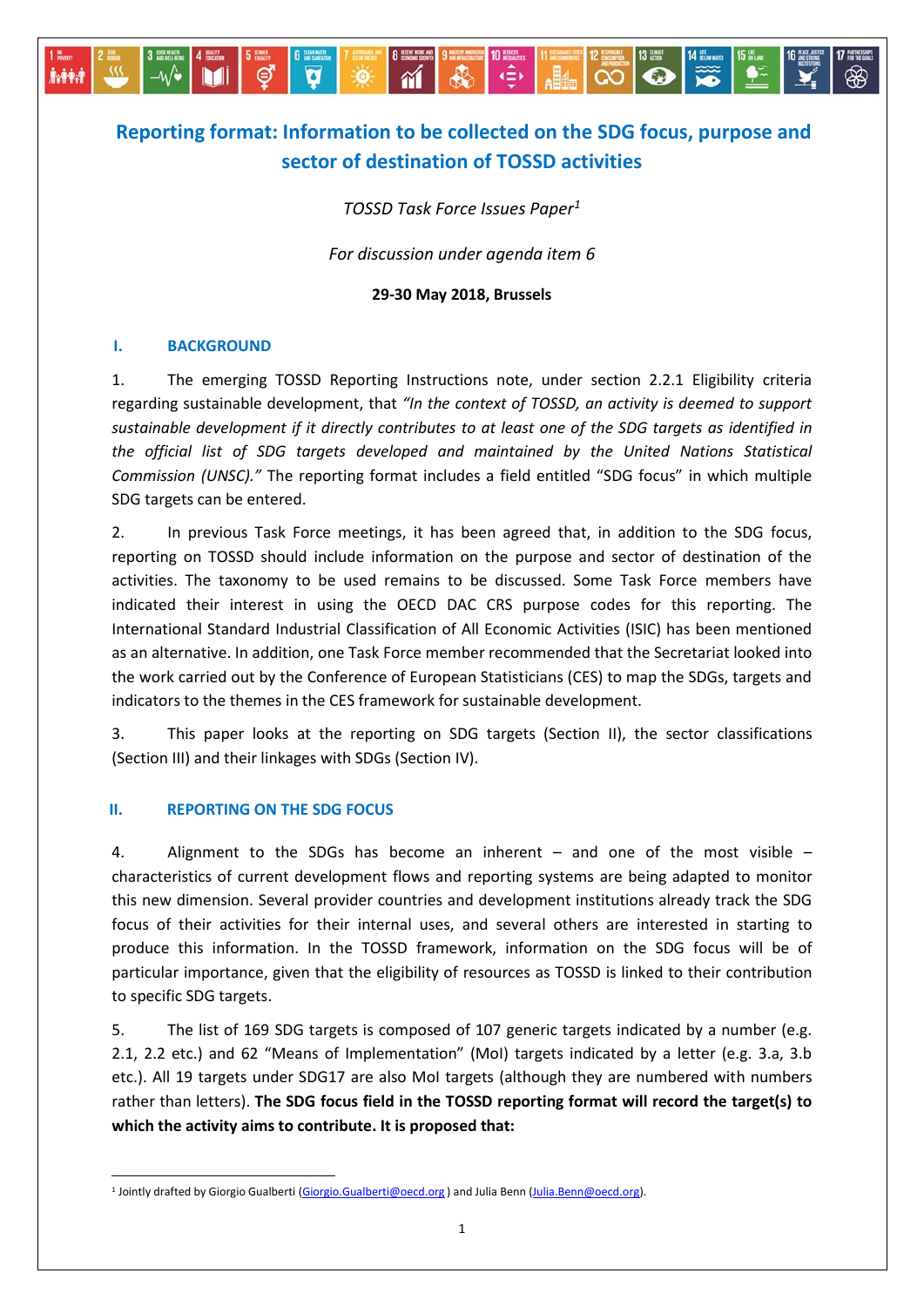- **up to ten multiple values could be reported.** A structure allowing multiple entries is intrinsically superior to one that allows only one value, offering more options for analysis when necessary.
- **the field be one-dimensional, indicating the target(s) the activity is contributing to** (e.g. 2.3; 7.1; 5.a), without a second dimension with a score or a percentage<sup>2</sup>. This has the advantage of being more robust and simpler to produce, handle and analyse. It will avoid splitting the amount of the financial commitment between targets, which could be challenging taking into account their interdependency.

6. The emerging Reporting Directives also state that in case no direct link can be found to an SDG target, the SDG focus could be reported at the goal level, possibly providing justification for inclusion of the activity in TOSSD. The Task Force is invited to exchange views on this issue with the help of examples.

#### **Issues for discussion**

- **Do Task Force members agree with the proposal to collect data on the SDG focus in a onedimensional field with maximum ten values?**
- **Are there examples of activities that contribute to sustainable development but that cannot be linked to a SDG target?**

### **III. SECTOR CLASSIFICATIONS**

7. Two sector classifications have been analysed for their relevance to TOSSD. The CRS purpose codes classification, used in the data reporting to OECD/DAC, and the ISIC classification Rev.4, that is an UN international standard taxonomy to classify economic activities.

**i. CRS purpose codes**

8. Development co-operation data reported to the CRS are categorised according to the main sector benefiting from the activities. The CRS Purpose Codes is a coherent classification that has its origin in the International Standard Industrial Classification (ISIC) with new codes added along the years<sup>3</sup>. In 1996, the list was completely revised with the support of partners (including some UN agencies) to better reflect development co-operation activities and was thereafter maintained with punctual updates and/or integration of selected codes and sectors. The CRS list – similarly to the ISIC classification it is derived from – is based on the input sector, i.e. the assignment of the code should be based on *"which specific area of the recipient's economic or social structure is the transfer intended to foster"*. Specific codes have also been created for activities that are not clearly sectorallocable, such as budget support or emergency aid.

 $\overline{\phantom{a}}$ <sup>2</sup> A system of percentages would indicate what share of the activity could be attributed to a target (from 0% to 100%). For example: 2.3(40); 7.1(40); 5.a(20).

<sup>3</sup>Se[e http://www.oecd.org/dac/stats/documentupload/CRS\\_BI\\_VOLUNTARY\\_purpose\\_codes2016flows\\_en\\_July17.pdf](http://www.oecd.org/dac/stats/documentupload/CRS_BI_VOLUNTARY_purpose_codes2016flows_en_July17.pdf)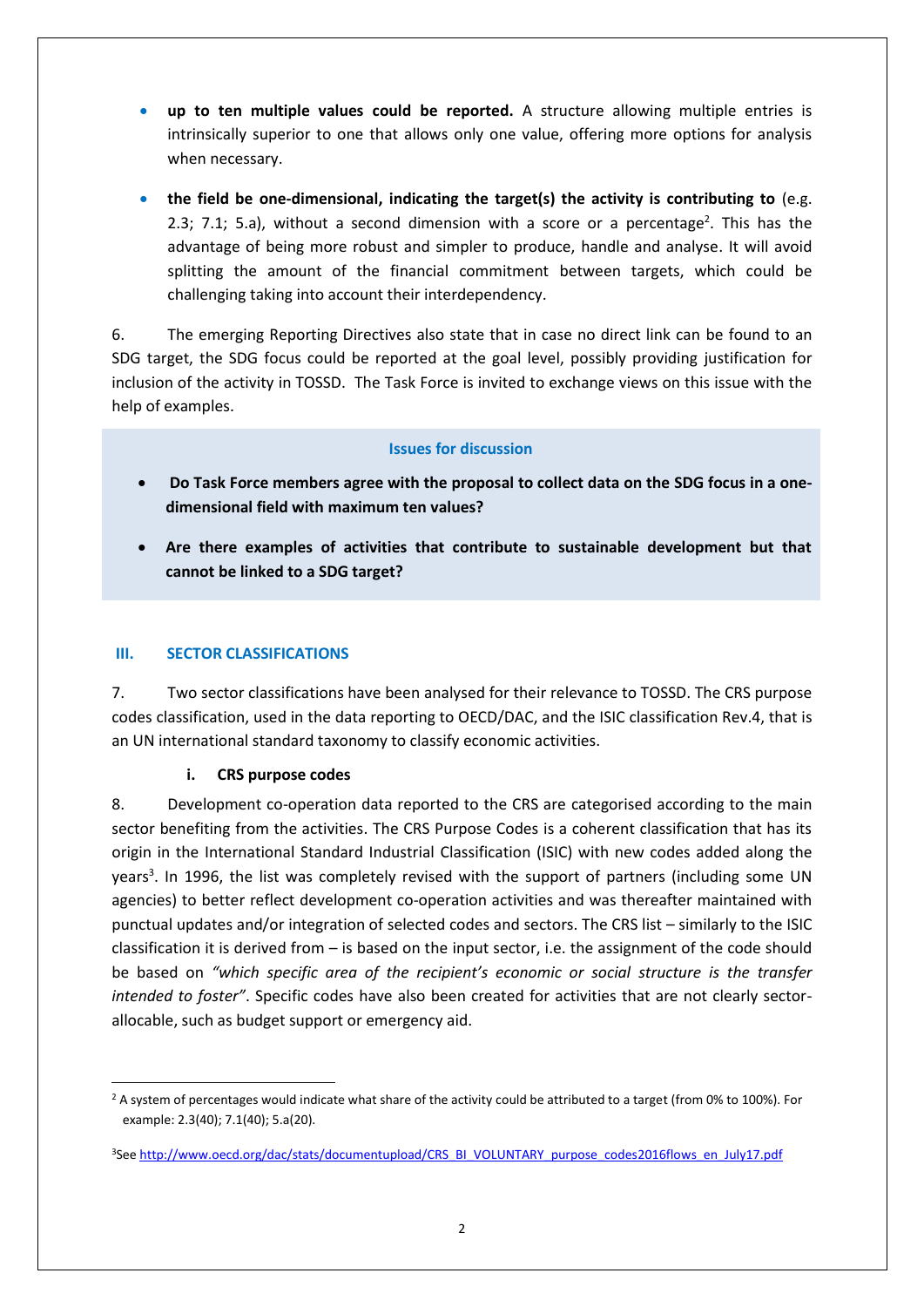- 9. The CRS purpose codes classification<sup>4</sup> has three levels (Table 1):
	- a) **45 three-digit codes** indicating the main sectors of activity.
	- b) **205 five-digit codes** further specifying the sub-sector.
	- c) **54 voluntary five-digit codes** that can be used to report additional detail.

The complete list of the three-digit codes is given in Annex 1.

| 3-digit<br>sector<br>codes | <b>CRS Code</b> | <b>Voluntary</b><br>Code | <b>Description</b>                             |
|----------------------------|-----------------|--------------------------|------------------------------------------------|
| 110                        |                 |                          | <b>EDUCATION</b>                               |
| 111                        |                 |                          | Education, level unspecified                   |
|                            | 11110           |                          | Education policy and administrative management |
|                            | 11120           |                          | <b>Education facilities and training</b>       |
|                            | 11130           |                          | <b>Teacher training</b>                        |
|                            | 11182           |                          | <b>Educational research</b>                    |
| 112                        |                 |                          | <b>Basic education</b>                         |
|                            | 11220           |                          | Primary education                              |
|                            | 11230           |                          | Basic life skills for youth and adults         |
|                            |                 | 11231                    | Basic life skills for youth                    |
|                            |                 | 11232                    | Primary education equivalent for adults        |
|                            | 11240           |                          | Early childhood education                      |
| 113                        |                 |                          | Secondary education                            |
|                            | 11320           |                          | Secondary education                            |
|                            |                 | 11321                    | Lower secondary education                      |
|                            |                 | 11322                    | Upper secondary education                      |
|                            | 11330           |                          | Vocational training                            |
| 114                        |                 |                          | Post-secondary education                       |
|                            | 11420           |                          | Higher education                               |
|                            | 11430           |                          | Advanced technical and managerial training     |

10. CRS purpose codes have a clear advantage when considering a taxonomy to be used for the TOSSD system, given that a significant part of the TOSSD flows (e.g. eligible ODA flows) are already classified using the CRS codes and thus could be directly transferred to the new system without the need of being recoded, thereby simplifying the work. The classification can be updated to include new codes for TOSSD activities, if and when the need arises.

## **ii. ISIC – Classification**

11. The International Standard Industrial Classification is a UN classification of the economic sectors of activity. Its first version traces back to 1958 and the latest revision (rev.4) was adopted in 2008<sup>5</sup>. The classification has the following structure:

 $\bullet$  21 sections – indicated by a letter

**<sup>.</sup>** <sup>4</sup> See[: http://www.oecd.org/dac/stats/purposecodessectorclassification.htm](http://www.oecd.org/dac/stats/purposecodessectorclassification.htm)

<sup>5</sup> See[: https://unstats.un.org/unsd/cr/registry/regcst.asp?Cl=27](https://unstats.un.org/unsd/cr/registry/regcst.asp?Cl=27)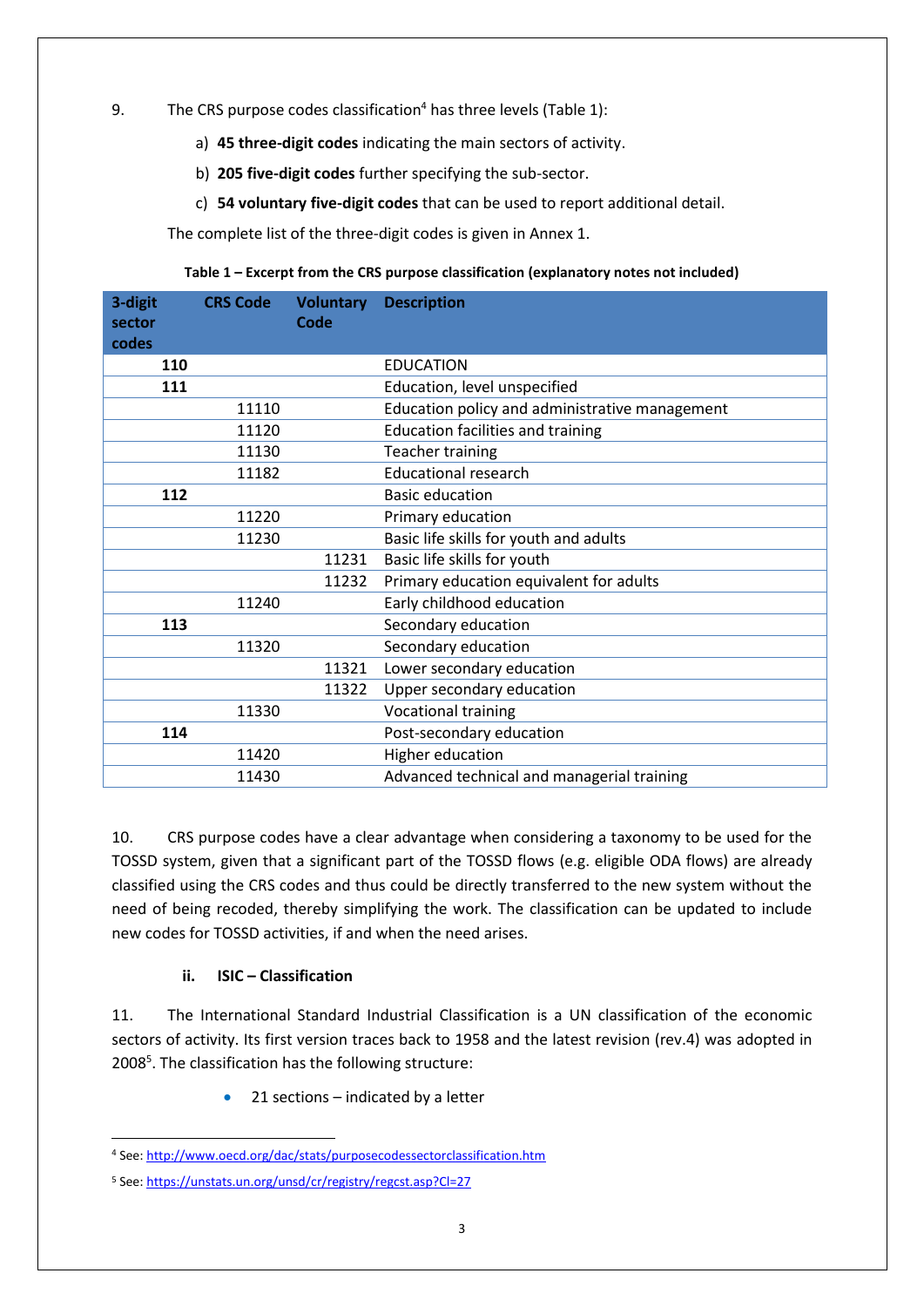- 88 Divisions indicated by a two-digit code
- 238 Groups indicated by a three-digit code
- 419 Classes indicated by a four-digit code

The full list of ISIC codes – at division level – is provided in Annex 2.

| <b>Section</b> | <b>Division</b> | <b>Group</b> | <b>Class</b> |                                              |
|----------------|-----------------|--------------|--------------|----------------------------------------------|
| P              |                 |              |              | Education                                    |
|                | 85              |              |              | Education                                    |
|                |                 | 851          |              | Pre-primary and primary education            |
|                |                 |              | 8510         | Pre-primary and primary education            |
|                |                 | 852          |              | Secondary education                          |
|                |                 |              | 8521         | General secondary education                  |
|                |                 |              | 8522         | Technical and vocational secondary education |
|                |                 | 853          |              | Higher education                             |
|                |                 |              | 8530         | Higher education                             |
|                |                 | 854          |              | Other education                              |
|                |                 |              | 8541         | Sports and recreation education              |
|                |                 |              | 8542         | Cultural education                           |
|                |                 |              | 8549         | Other education n.e.c.                       |
|                |                 | 855          |              | <b>Educational support activities</b>        |
|                |                 |              | 8550         | <b>Educational support activities</b>        |

#### **Table 2 - Excerpt from ISIC rev.4 Classification (explanatory notes not included)**

#### **iii. Choosing a classification**

12. The ISIC classification was initially used for data reporting on development co-operation, until the CRS purpose codes were developed. ISIC and CRS have similar structures and a common origin, but also significant differences.

13. The CRS classification has the clear advantage of being a classification that is specifically designed to monitor development co-operation activities; it is flexible and can be amended relatively easily. All current data on ODA and non-concessional development finance provided by DAC members, 19 other provider countries and 40 multilateral organisations are categorised using the CRS purpose codes. It has been implemented by the International Aid Transparency Initiative and some aid management systems of partner countries; it is an international but not a UN standard. The ISIC classification has on the other hand the advantage of being an international standard developed at the UN level, it is a general-purpose classification that has many uses (for example for tax purposes, economic research, etc.) not necessarily related to development. It is a stable taxonomy which can be amended only on the occasion of its periodical revisions.

14. Although they have a similar structure, a conversion table between CRS and ISIC does not exist for the moment.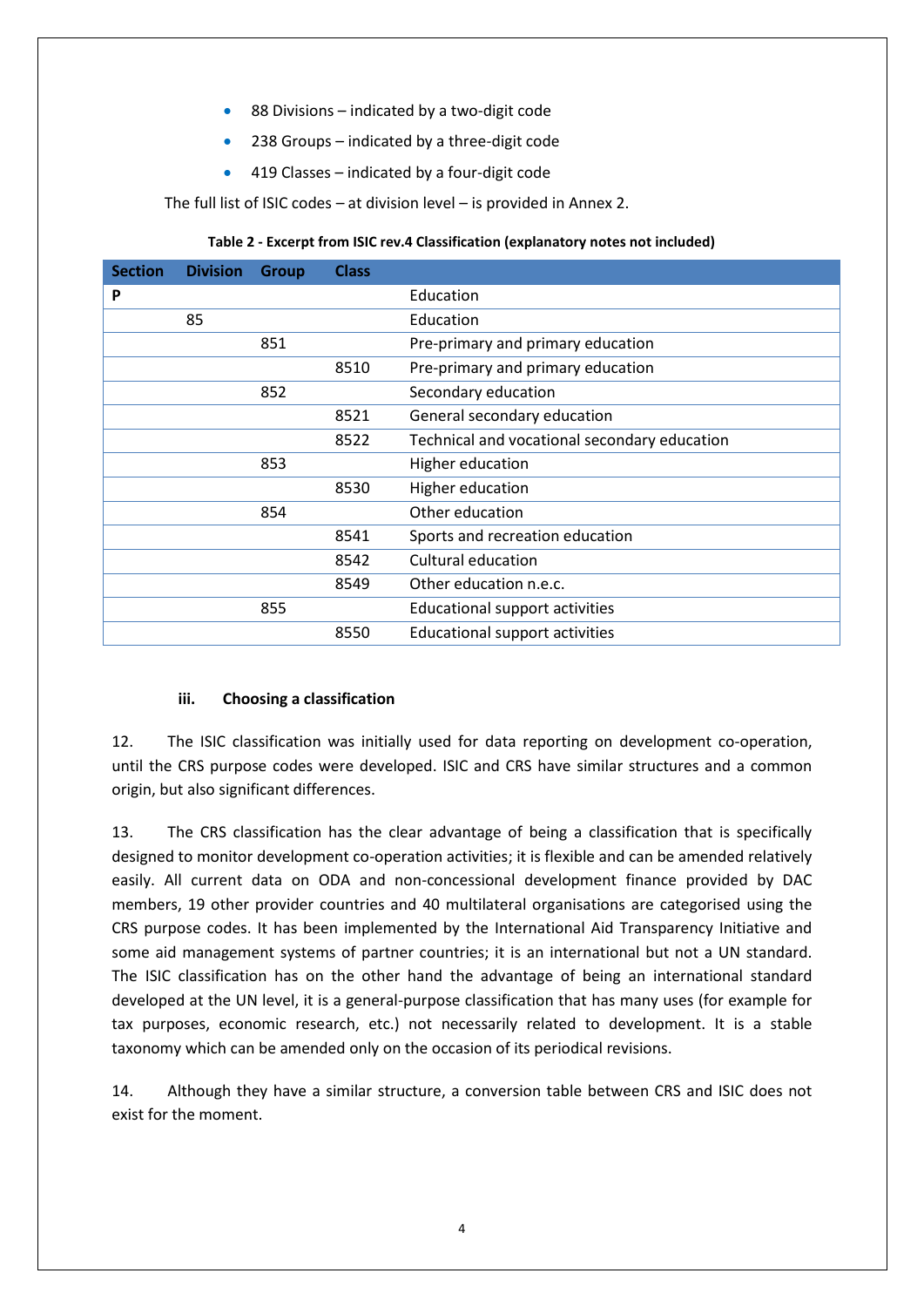15. Reporting to both ISIC and the CRS can be simplified using only the upper layers (3 digits for the CRS, 2-3 digits for ISIC), with a trade-off between granularity of information and complexity of reporting.

#### **Issues for discussion**

- **Should TOSSD adopt the CRS or the ISIC classification for reporting on the sector/purpose of the activities?**
- **What are Task Force members' views on the level of granularity required in the classification of TOSSD by sector/purpose?**

### **IV. LINKAGES BETWEEN SDGs AND SECTOR CLASSIFICATIONS**

#### **i. Linkages between SDGs, CRS purpose codes and ISIC**

16. Linkages between the SDG targets and the CRS and ISIC sector classifications exist, but they have different scopes.

- The 17 SDG goals and 169 targets reflect a universal agenda that is *"accepted by all countries and is applicable to all".* The goals and targets are not specifically designed around development co-operation activities and, despite their wide scope, they do not represent a taxonomy of all the possible development objectives. Furthermore, the SDG targets are mixed in the sense that both generic objectives (outcomes) and means of implementation (inputs) are included.
- The CRS and ISIC sector classifications are coherent taxonomies that aim to classify, respectively, all possible development co-operation and economic activities, based on the identification of the input sector rather than on the aimed result (outcome).

17. The OECD has investigated the linkages between the CRS purpose codes and the SDGs since 2015<sup>6</sup>; the results of this work are extensible to the linkages between ISIC sectors and SDGs. The review notes the challenge in that the SDGs are defined as outcomes, whereas purpose codes are for identifying specific attributions of activities (inputs). For several goals (including SDGs 1, 8, 10 and 12) it is not possible to establish linkages with the sectors. Even for the sector-specific SDGs (such as SDG6 on water and sanitation, SDG7 on energy etc.) the linkage might not be straightforward. For example a solar energy project can contribute to different SDGs, such as SDG7 (energy), SDG5 (gender), SDG8 (growth and employment), SDG3 (health), depending on the specific use of the energy services provided.

18. Consequently, a linkage valid in all cases – i.e. a conversion table - is not achievable.

<sup>1</sup> <sup>6</sup> DCD/DAC/STAT(2015)9 and DCD/DAC/STAT(2016)25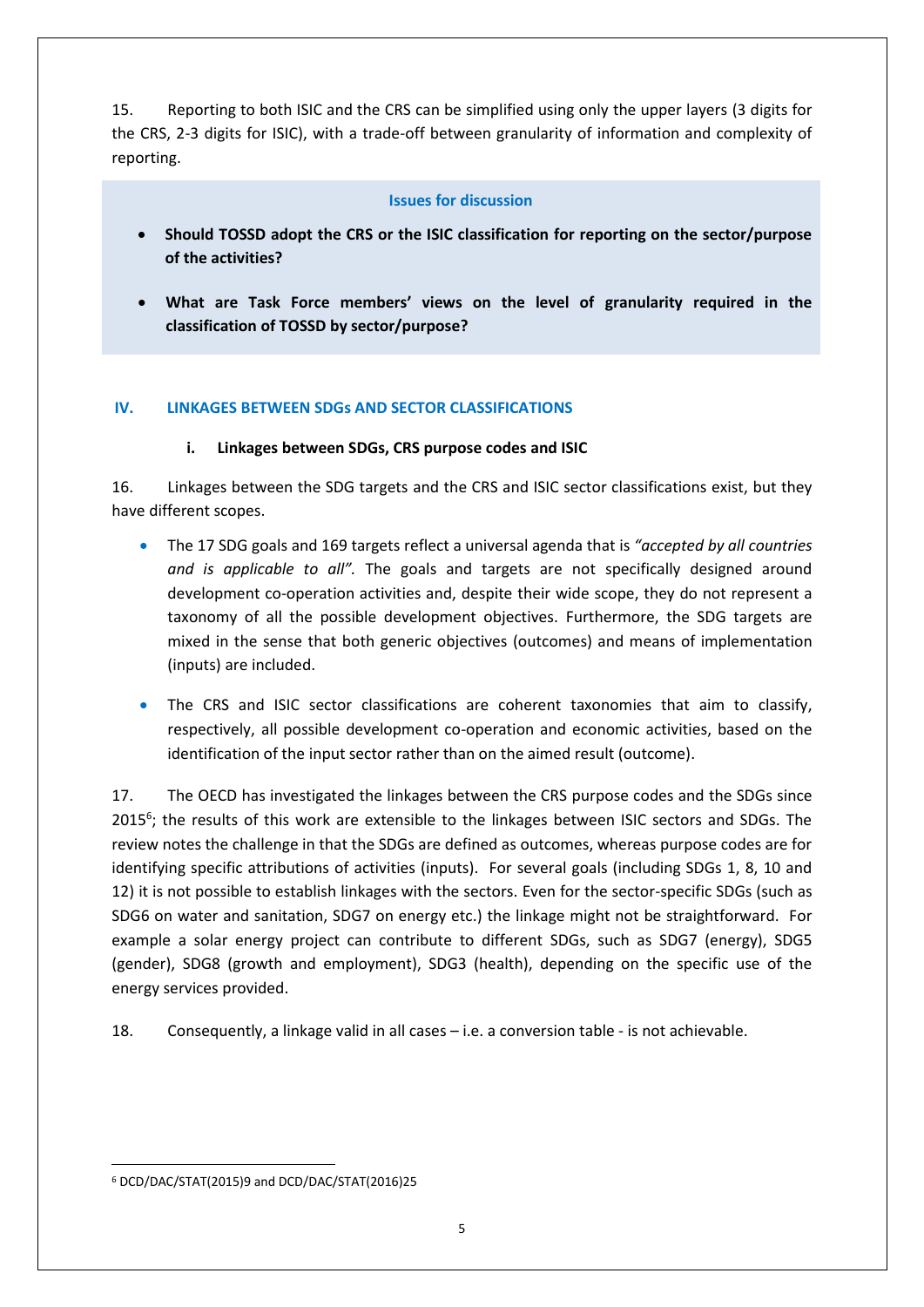#### **ii. Linkages between SDGs and CES framework on sustainable development**

19. In 2013, a task force form UNECE, EUROSTAT and the OECD published<sup>7</sup> a comprehensive framework with suggested indicators to measure sustainable development, called the CES Framework from the name of the Conference of European Statisticians (CES). The framework is a detailed methodology to track progress in sustainable development through a large number of indicators. After the approval of the 2030 Agenda, a mapping of the CES framework with the SDG goals and targets was published in  $2016^8$ , finding a good match.

20. The CES framework has a useful set of indicators for detailed analysis of sustainable development dimensions, and maps closely with the SDGs. However, the utility of the CES framework in the context of TOSSD reporting is limited, due to the different scope of the two systems. The CES framework, similarly to the SDG targets indicators, identifies dimensions of sustainability (e.g. environment, health etc.) and is not adapted to classifying activities by their input sectors.

#### **Issues for discussion**

 While it may not be possible to establish a "conversion table" between the SDG targets and the CRS (or ISIC) sector classifications, should linkages between the key sectors of development co-operation and the SDG targets be nevertheless mapped out?

<sup>7</sup>See: [https://www.unece.org/fileadmin/DAM/stats/documents/ece/ces/2013/SD\\_framework\\_and\\_indicators\\_final.pdf](https://www.unece.org/fileadmin/DAM/stats/documents/ece/ces/2013/SD_framework_and_indicators_final.pdf)

**.** 

<sup>8</sup> See[: http://www.unece.org/fileadmin/DAM/stats/documents/ece/ces/2016/mtg/NewCES\\_18-](http://www.unece.org/fileadmin/DAM/stats/documents/ece/ces/2016/mtg/NewCES_18-Interim_report_on_SDGs_Revised.pdf) [Interim\\_report\\_on\\_SDGs\\_Revised.pdf](http://www.unece.org/fileadmin/DAM/stats/documents/ece/ces/2016/mtg/NewCES_18-Interim_report_on_SDGs_Revised.pdf)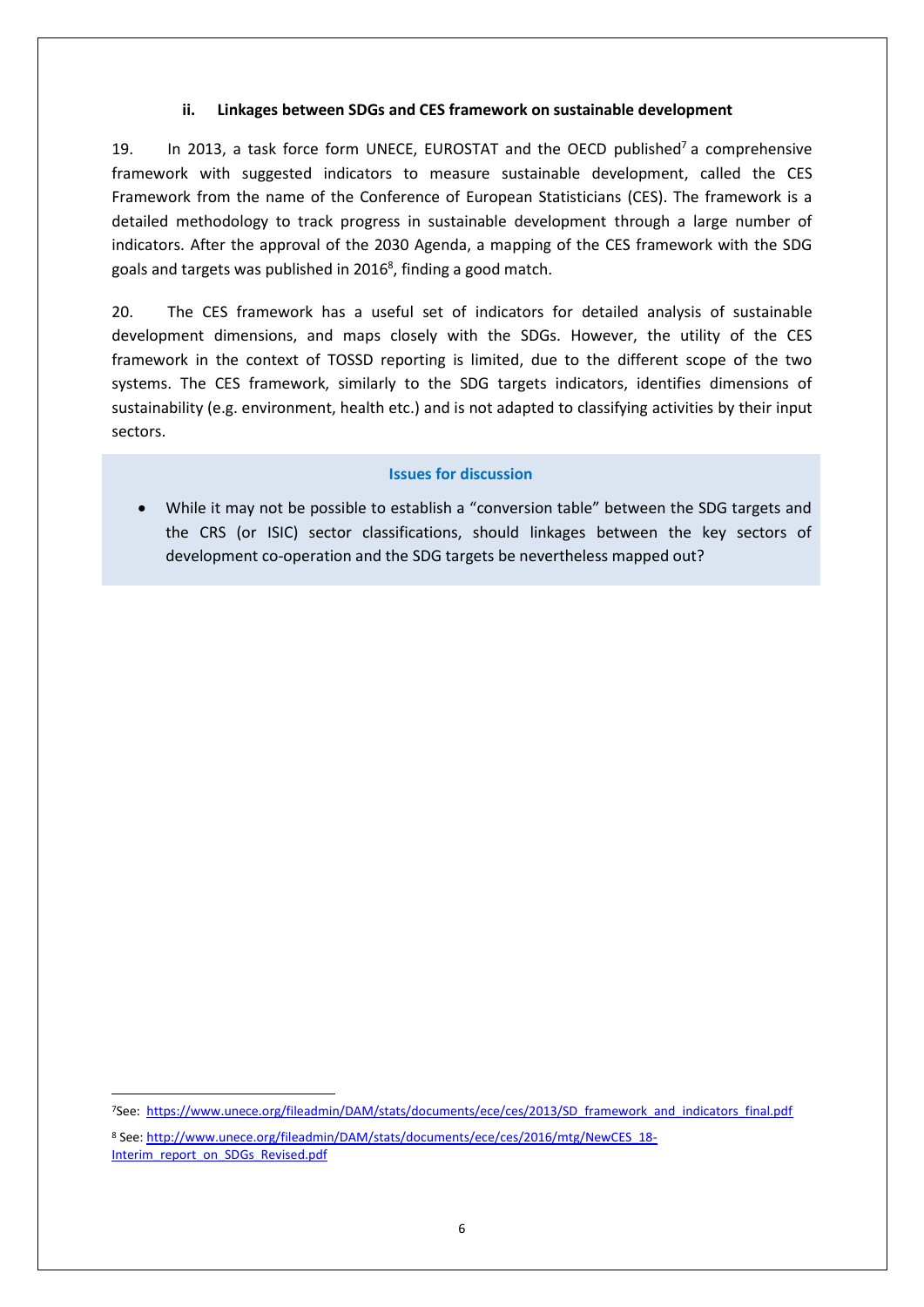#### **ANNEX I. CRS 3-DIGIT SECTOR CODES**

- EDUCATION
- Education, level unspecified
- Basic education
- Secondary education
- Post-secondary education
- HEALTH
- Health, general
- Basic health
- POPULATION POLICIES/ PROGRAMMES AND REPRODUCTIVE HEALTH
- WATER AND SANITATION
- GOVERNMENT AND CIVIL SOCIETY
- Government and civil society, general
- Conflict prevention and resolution, peace and security
- OTHER SOCIAL INFRASTRUCTURE AND SERVICES
- TRANSPORT AND STORAGE
- COMMUNICATIONS
- ENERGY GENERATION, DISTRIBUTION AND EFFICIENCY
- Energy generation, distribution and efficiency general
- Energy generation, renewable sources
- Energy generation, non-renewable sources
- Hybrid energy electric power plants
- Nuclear energy electric power plants
- Heating, cooling and energy distribution
- BANKING AND FINANCIAL SERVICES
- BUSINESS AND OTHER SERVICES
- AGRICULTURE
- FORESTRY
- FISHING
- INDUSTRY
- MINERAL RESOURCES AND MINING
- CONSTRUCTION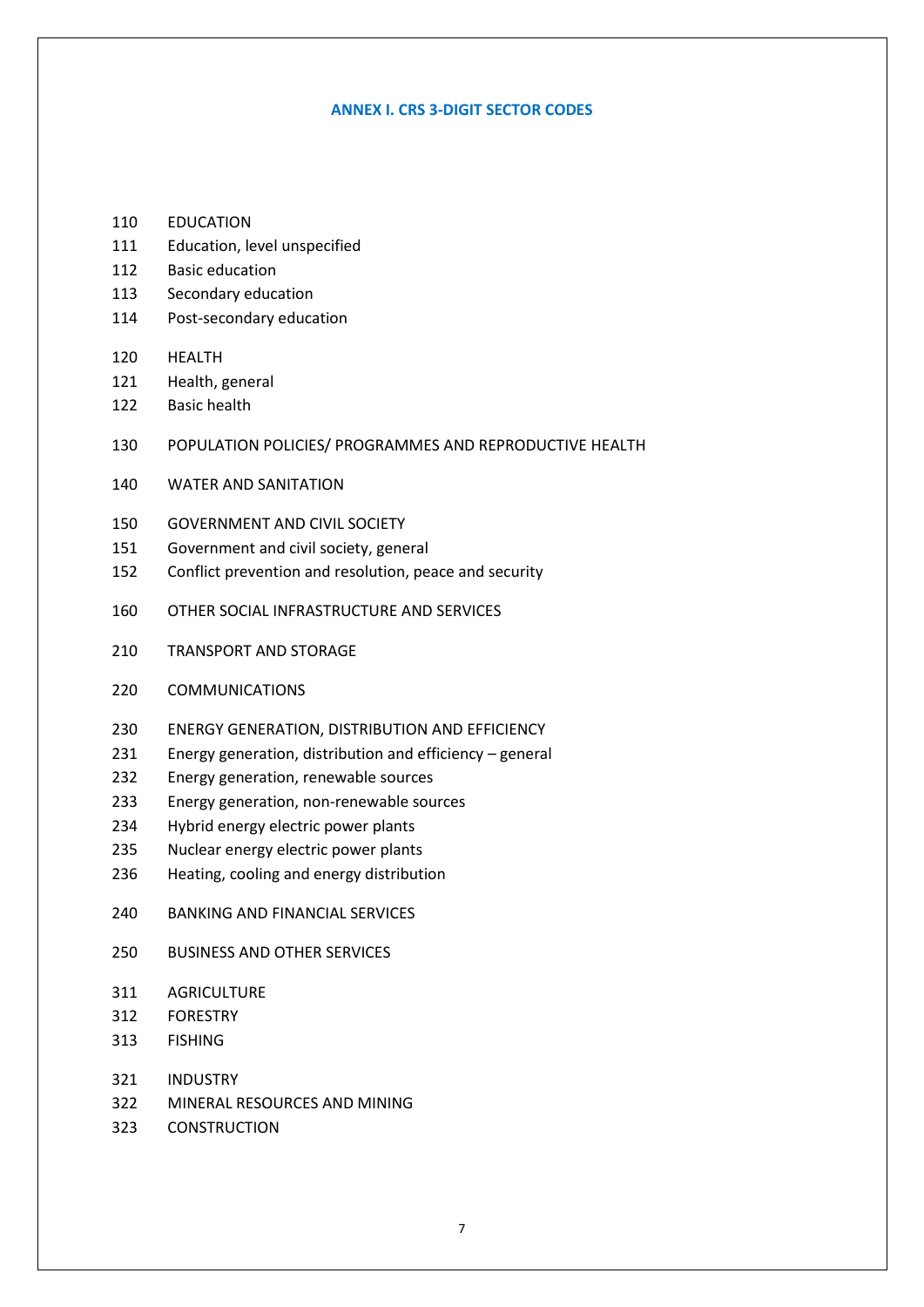- TRADE POLICY AND REGULATIONS AND TRADE- RELATED ADJUSTMENT
- TOURISM
- General environmental protection
- Other multisector
- General budget support
- Developmental food aid/Food security assistance
- Other commodity assistance
- Debt relief
- Emergency Response
- Reconstruction relief and rehabilitation
- Disaster prevention and preparedness
- ADMINISTRATIVE COSTS OF DONORS
- REFUGEES IN DONOR COUNTRIES
- UNALLOCATED/UNSPECIFIED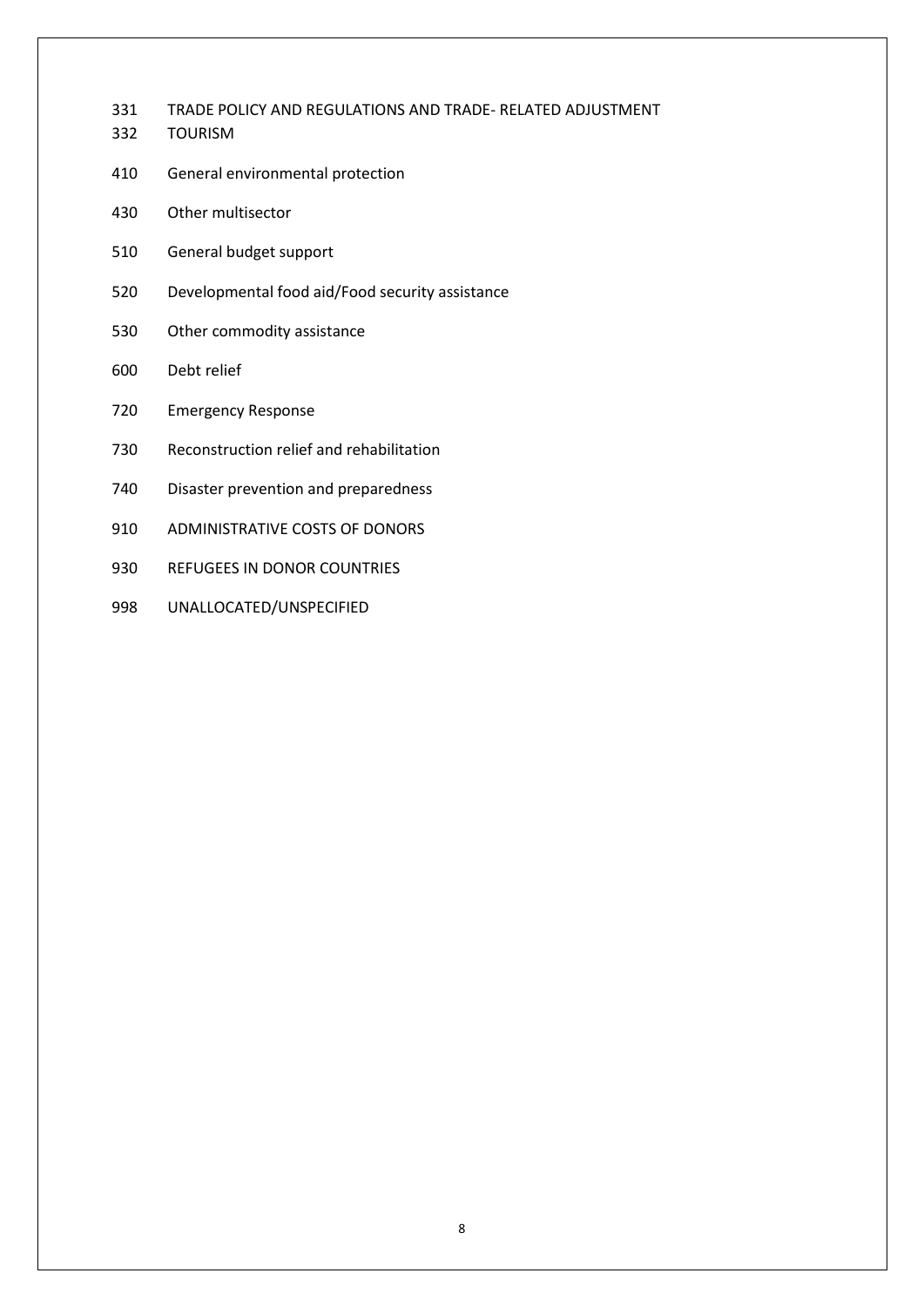#### **ANNEX II – ISIC SECTIONS AND DIVISIONS**

- A Agriculture, forestry and fishing
	- 01 Crop and animal production, hunting and related service activities
	- 02 Forestry and logging
	- 03 Fishing and aquaculture
- B Mining and quarrying
	- 05 Mining of coal and lignite
	- 06 Extraction of crude petroleum and natural gas
	- 07 Mining of metal ores
	- 08 Other mining and quarrying
	- 09 Mining support service activities
- C Manufacturing
	- 10 Manufacture of food products
	- 11 Manufacture of beverages
	- 12 Manufacture of tobacco products
	- 13 Manufacture of textiles
	- 14 Manufacture of wearing apparel
	- 15 Manufacture of leather and related products

 16 - Manufacture of wood and of products of wood and cork, except furniture; manufacture of articles of straw and plaiting materials

- 17 Manufacture of paper and paper products
- 18 Printing and reproduction of recorded media
- 19 Manufacture of coke and refined petroleum products
- 20 Manufacture of chemicals and chemical products
- 21 Manufacture of basic pharmaceutical products and pharmaceutical preparations
- 22 Manufacture of rubber and plastics products
- 23 Manufacture of other non-metallic mineral products
- 24 Manufacture of basic metals
- 25 Manufacture of fabricated metal products, except machinery and equipment
- 26 Manufacture of computer, electronic and optical products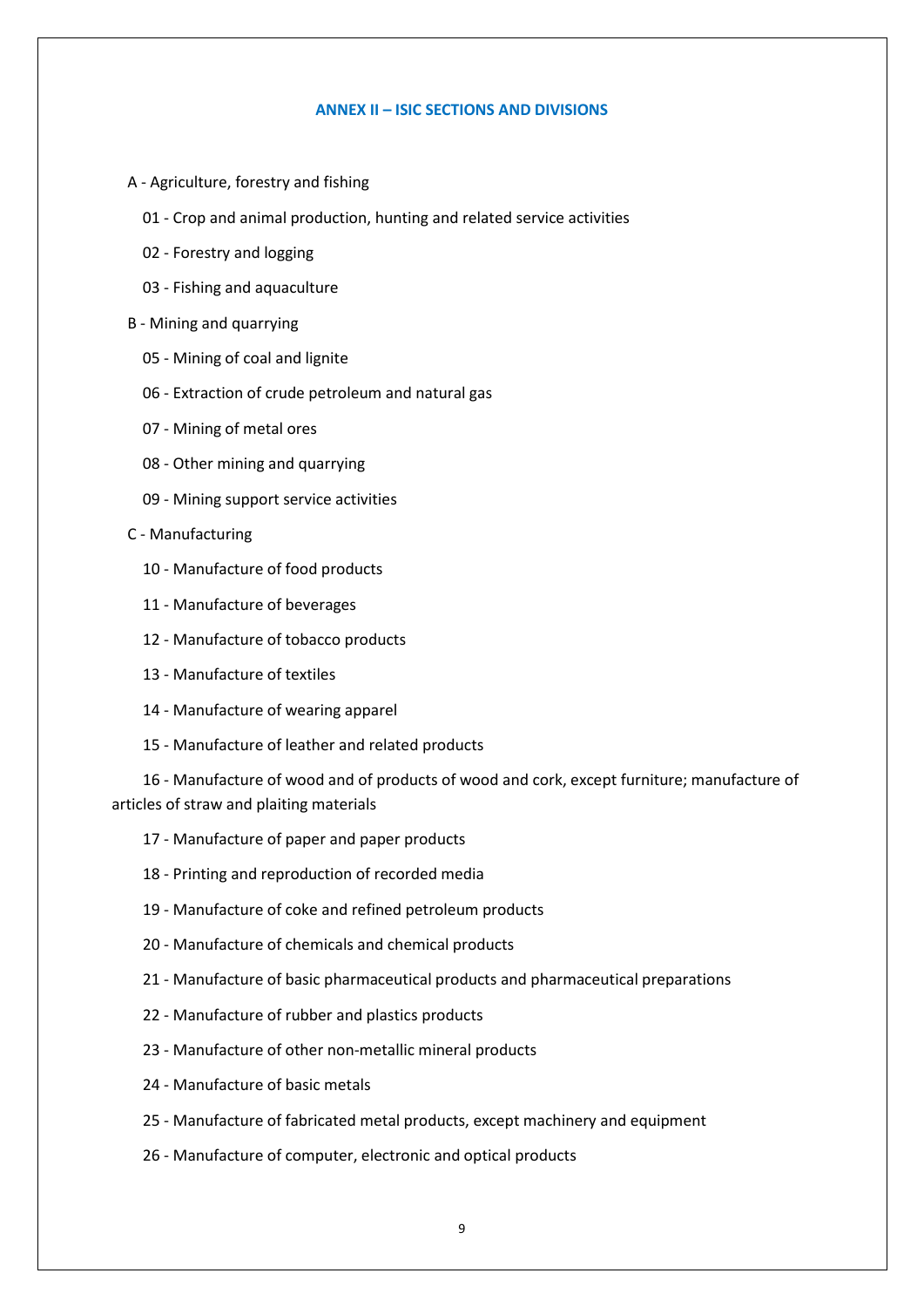- 27 Manufacture of electrical equipment
- 28 Manufacture of machinery and equipment n.e.c.
- 29 Manufacture of motor vehicles, trailers and semi-trailers
- 30 Manufacture of other transport equipment
- 31 Manufacture of furniture
- 32 Other manufacturing
- 33 Repair and installation of machinery and equipment
- D Electricity, gas, steam and air conditioning supply
	- 35 Electricity, gas, steam and air conditioning supply
- E Water supply; sewerage, waste management and remediation activities
	- 36 Water collection, treatment and supply
	- 37 Sewerage
	- 38 Waste collection, treatment and disposal activities; materials recovery
	- 39 Remediation activities and other waste management services
- F Construction
	- 41 Construction of buildings
	- 42 Civil engineering
	- 43 Specialized construction activities
- G Wholesale and retail trade; repair of motor vehicles and motorcycles
	- 45 Wholesale and retail trade and repair of motor vehicles and motorcycles
	- 46 Wholesale trade, except of motor vehicles and motorcycles
	- 47 Retail trade, except of motor vehicles and motorcycles
- H Transportation and storage
	- 49 Land transport and transport via pipelines
	- 50 Water transport
	- 51 Air transport
	- 52 Warehousing and support activities for transportation
	- 53 Postal and courier activities
- I Accommodation and food service activities
	- 55 Accommodation
	- 56 Food and beverage service activities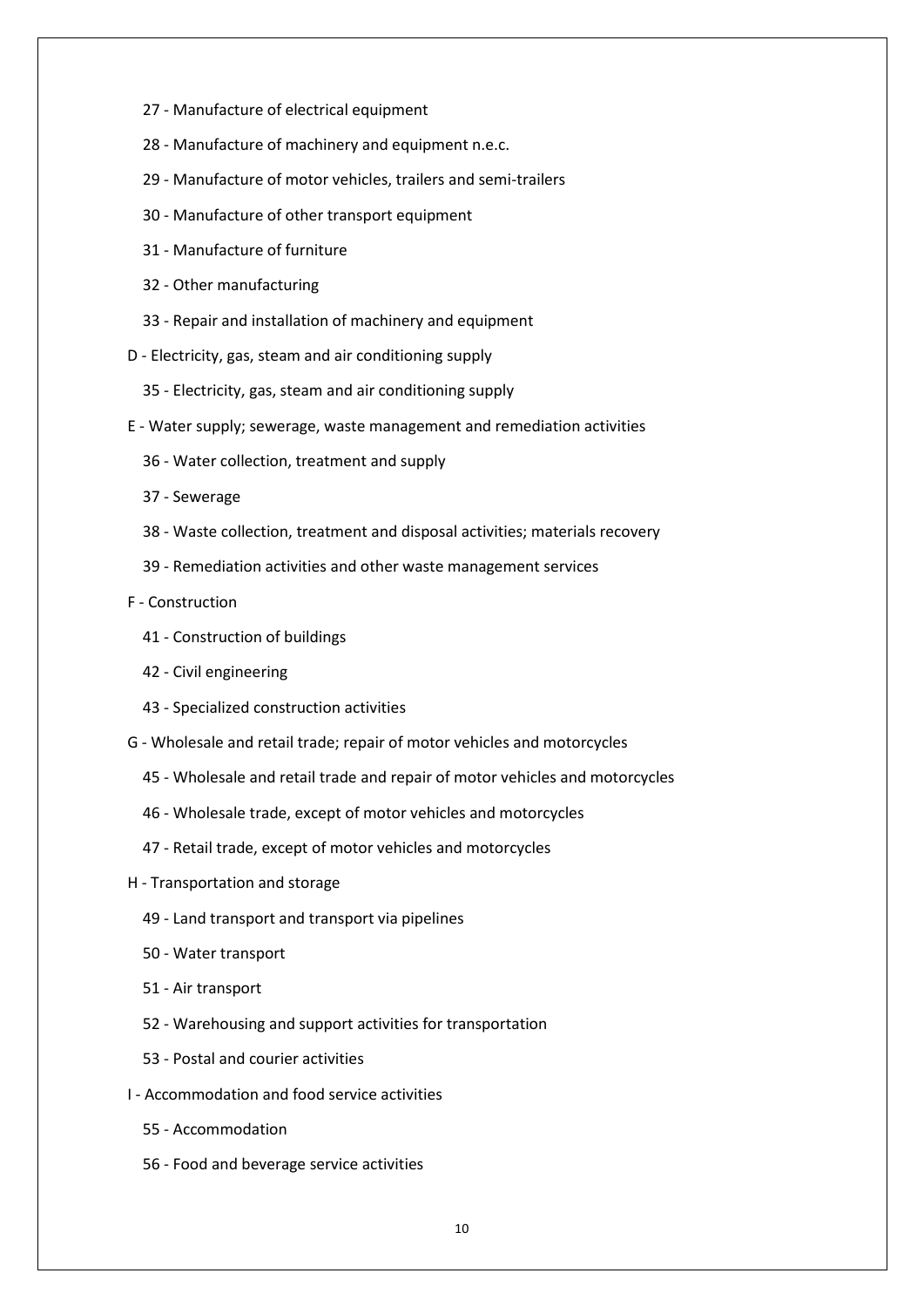- J Information and communication
	- 58 Publishing activities

 59 - Motion picture, video and television programme production, sound recording and music publishing activities

- 60 Programming and broadcasting activities
- 61 Telecommunications
- 62 Computer programming, consultancy and related activities
- 63 Information service activities
- K Financial and insurance activities
	- 64 Financial service activities, except insurance and pension funding
	- 65 Insurance, reinsurance and pension funding, except compulsory social security
	- 66 Activities auxiliary to financial service and insurance activities
- L Real estate activities
	- 68 Real estate activities
- M Professional, scientific and technical activities
	- 69 Legal and accounting activities
	- 70 Activities of head offices; management consultancy activities
	- 71 Architectural and engineering activities; technical testing and analysis
	- 72 Scientific research and development
	- 73 Advertising and market research
	- 74 Other professional, scientific and technical activities
	- 75 Veterinary activities
- N Administrative and support service activities
	- 77 Rental and leasing activities
	- 78 Employment activities
	- 79 Travel agency, tour operator, reservation service and related activities
	- 80 Security and investigation activities
	- 81 Services to buildings and landscape activities
	- 82 Office administrative, office support and other business support activities
- O Public administration and defence; compulsory social security
	- 84 Public administration and defence; compulsory social security
- P Education